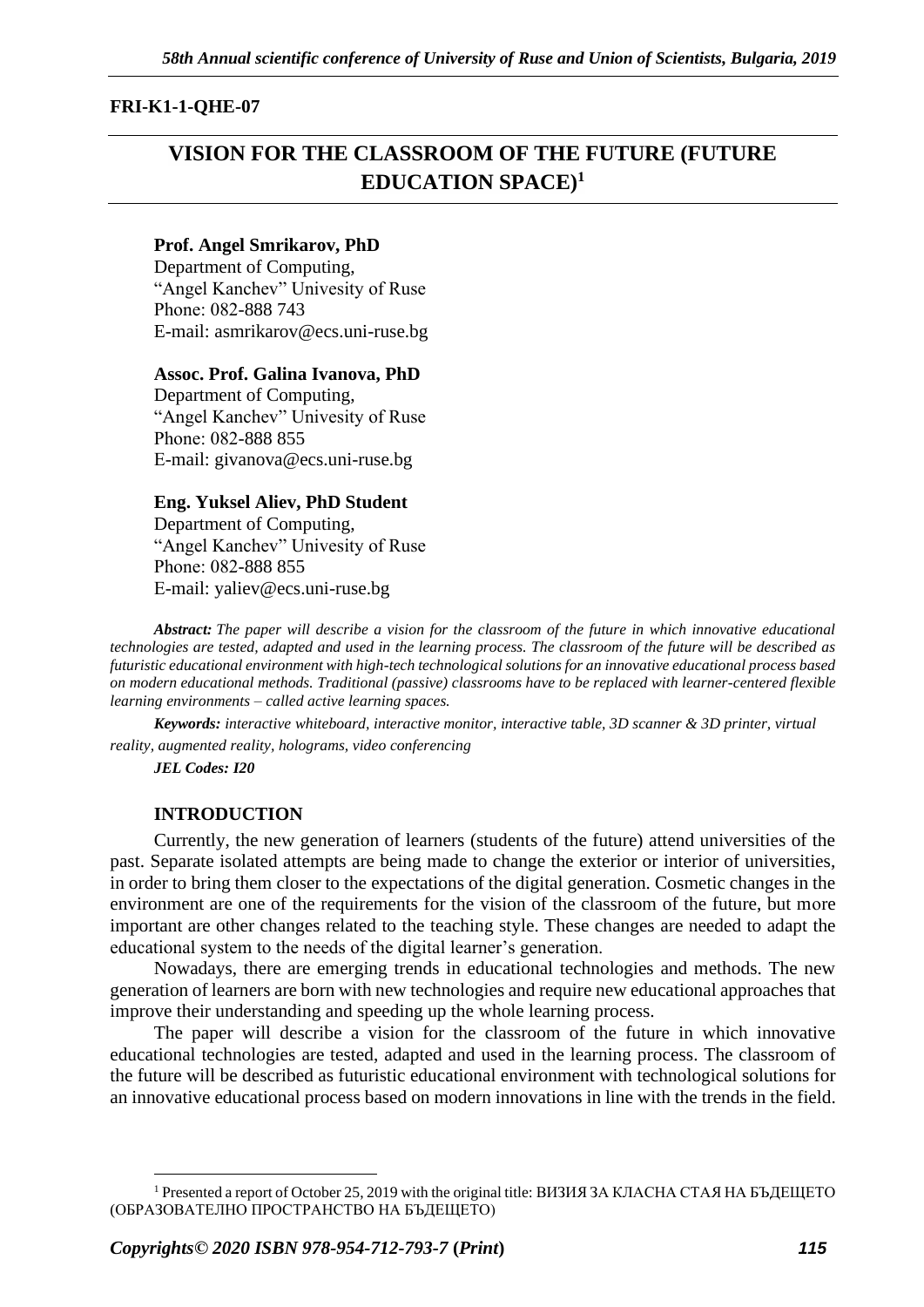### **INTRODUCTION**

The classroom of the future is designed as innovative infrastructure. It can be stated that it will provide an experimental educational environment for research of models of training for the future generation of learners.

The vision for futuristic educational infrastructure corresponds to the current tendencies for digitalization of education, namely (Smrikarov, A, 2018):

• Introduction of innovative training and educational methods in educational institutions;

• Construction of specialized infrastructure and purchase of equipment necessary for the realization of the concept;

• Building a strategic partnership with researchers focused on innovative training methods

• Construction of specialized infrastructure and purchase of equipment necessary for realization of the vision;

• Attracting highly qualified experts and strengthening the expert and technological capacity of the team;

• Accumulation of critical mass of interdisciplinary researches related to the vision and maintaining the innovative educational environment with new ideas and concepts. The interdisciplinary specialists have to be from the different scientific fields, such as: technical sciences, natural sciences, mathematics and informatics, humanities and arts, social, business and legal sciences. A positive effect will be the development of interdisciplinary scientific capacity by attracting qualified researchers in different scientific fields.

### **BASIC EQUIPIMENT IN THE CLASSROOM OF THE FUTURE**

The vision will be provided by the implemented high-tech equipment, which will include:

- Table with an interactive monitor to test the possibilities for integration and use in the educational process;

- 49 inch interactive display for experimentation and testing to implement and use in the learning process as a substitute for interactive whiteboards;

- All-in-one computer and portable computer for multi-platform testing of the developed educational models;

- Tablet for testing experiments of educational models;

- Virtual Reality glasses - can be used for a number of educational simulations involving virtual reality elements and objects or spaces of the virtual world.

- Augmented Reality glasses – will allow learners to see digital information superimposed on things they see in the real world.

- Mixed Reality glasses – will allow learners to interact with real and virtual objects, which co-exist in real time.

A future education space will be created at the University of Ruse. The future classroom room will feature an interactive whiteboard and an interactive monitor. Students in the classroom of the future will sit at interactive tables and they will write down directly on the board using the interactive table so going out on the board will be rare. Each student will have a tablet that will replace textbooks and notebooks. Adapted study material for individual needs will be downloaded from the "cloud". The smartphones will be used as personal assistants.

3D scanner & 3D printer, virtual reality, augmented reality and holograms will be used as innovative technologies in future classroom. Video conferencing activities will be used to invite lecturers from all over the world.

Virtual glasses can be used to simulate learning simulations to overcome fears and phobias, and more. This technology can be especially useful for educational games and simulations for people with special educational needs to represent situational activities.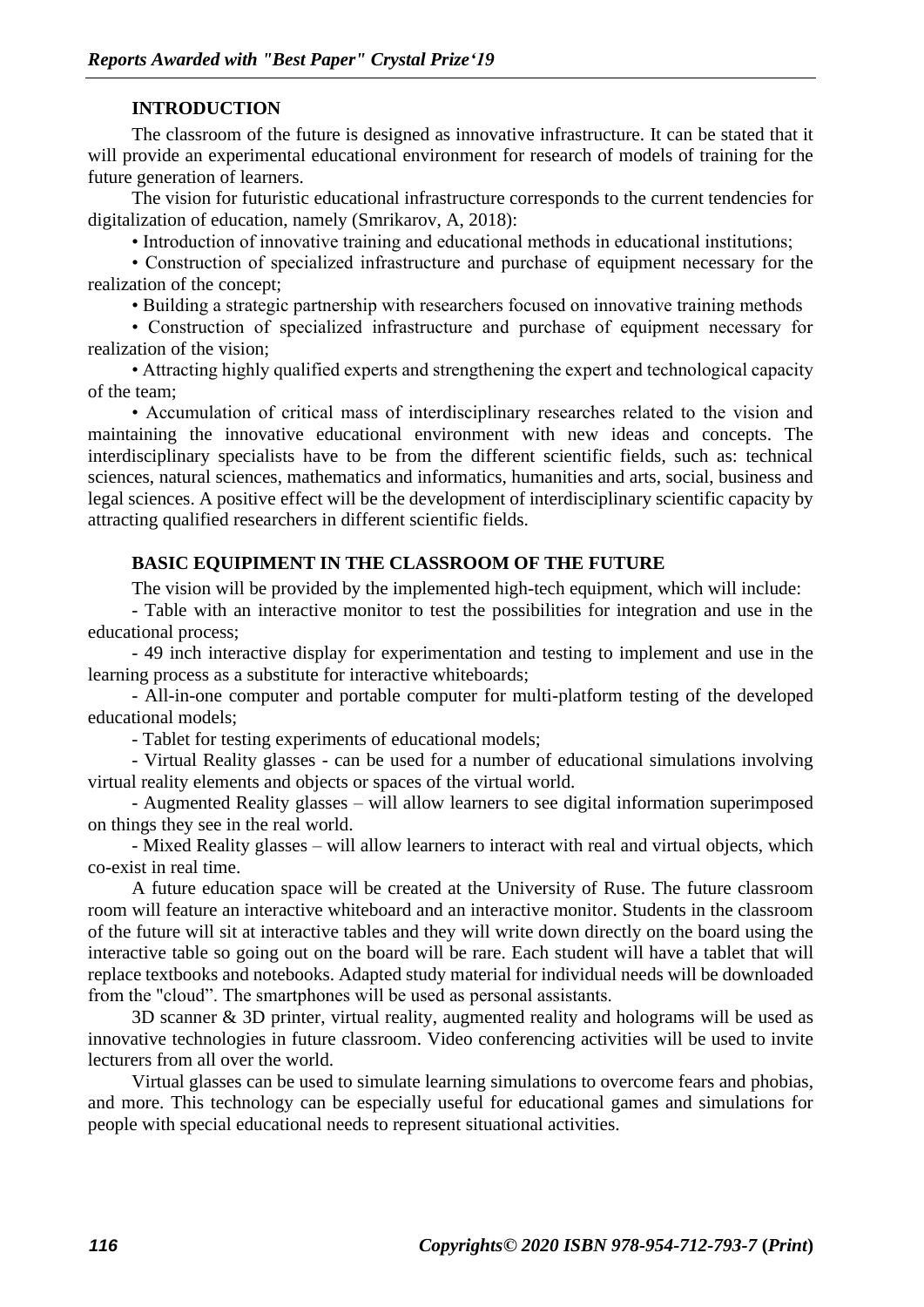# **ACTIVE LEARNING ENVIRONMENT**

Traditional (passive) classrooms have to be replaced with learner-centered flexible learning environments – called active learning spaces, Fig. 1.



Fig. 1. Examples for active learning spaces

Some difference between active and passive learning can be summarized in Table 1. Traditional classroom must meet the expectations of the digital generation. Active learning is a method that support modern methods, such as learning by doing. Learners in active learning spaces participate in discussions and work in teams. Flipped model is also one example of innovative learning method which can be used in active learning spaces, (Kozov, V., 2019). The flipped classroom approach optimizes learners time and focuses on solving real problems in the classroom, instead of dry theory, which can be self-learnt in advance.

Table 1. Active vs Passive Learning

|                | <b>Active Learning Space</b>                                                                                                                                                                                                                                  | <b>Traditional classroom (Passive learning)</b>                                                                                                                                                                                                                                                                                                   |
|----------------|---------------------------------------------------------------------------------------------------------------------------------------------------------------------------------------------------------------------------------------------------------------|---------------------------------------------------------------------------------------------------------------------------------------------------------------------------------------------------------------------------------------------------------------------------------------------------------------------------------------------------|
| Learner        | • Learners are engaged and active<br>in classroom<br>• Learners team activities in<br>classroom<br>• Learners take control and<br>responsibility of their learning<br>process – Learners center<br>classroom<br>• Generate questions and find<br>solutions in | $\bullet$ Learners are passive tape recorders – they<br>have to write down everything<br>• Mostly verbal lectures<br>• Boring lessons<br>• Individual study<br>• All the learners have to be good listeners<br>• Learners need to remember long<br>information without time for practical<br>lessons<br>• Carefully follow teacher's instructions |
| <b>Teacher</b> | • Teacher is a coach or facilitator<br>• Guiding learners to use their<br>knowledge to solve problems in<br>practice<br>• Lets learners explore the<br>learning content<br>• Ask learners to find solutions                                                   | • Teacher is mostly engaged with learner's<br>discipline<br>• Teacher have to present long lessons and<br>usually there is limited time for practice and<br>discussions<br>• Transition of information from teacher to<br>the learner – Teacher center classroom                                                                                  |

Our vision for an active learning future space in University of Ruse is presented on Fig. 2. The classroom can be arranged in several different styles. Seating places in the classroom of the future will be able to be rearranged, depending on specific group tasks or specific activities. The walls of the classroom can be movable and, if necessary, the classroom will be expanding and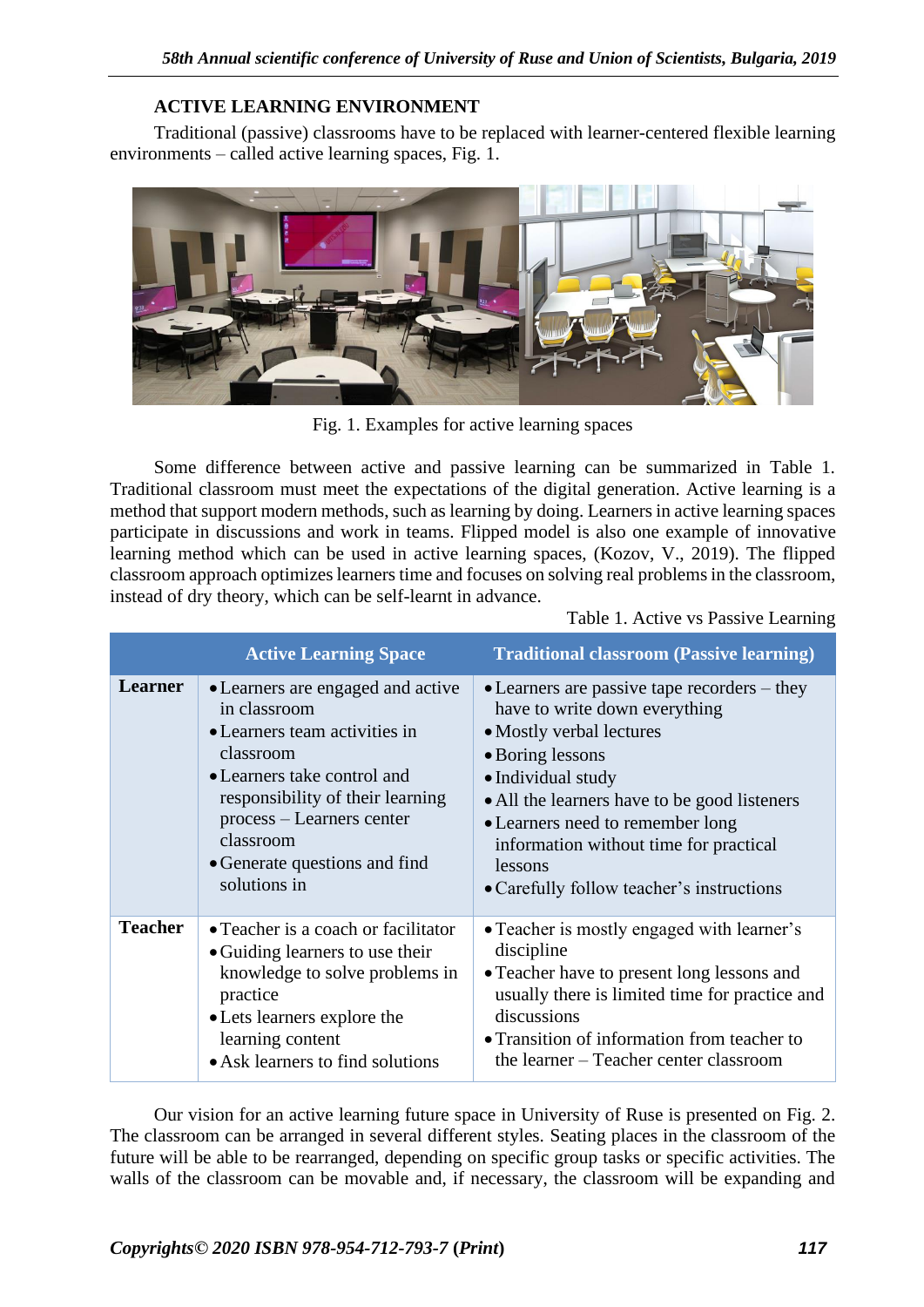allow joint lessons - mathematics and physics, for example, which will be an interesting multidisciplinary approach.



Fig. 2. A vision of an active learning future space in University of Ruse

## **AUGMENTED REALITY IN EDUCATION**

Augmented reality is used today as innovative educational approach. Augmented reality use modern smart technologies (smart phones or tablets) which engage learners and give them more detailed quality digital learning content (Videnov, K, 2018). 3D augmented reality textbook is designed in University of Ruse used in the training of mechanical engineers (Aliev, Y., 2017). Augmented reality usage while interacting with the textbook leads to a more engaging experience and attractive learning for the students, Fig. 3.



Fig. 3. Augmented Reality Textbook for Mechanical Engineers in University of Ruse

## **3D TECHNOLOGIES, VIRTUAL REALITY AND FLIPPED MODEL**

Virtual reality is used today in education to enhance learners understanding. They are several advantages that can be summarized from the experience of virtual reality with engineering students in University of Ruse: carrying out virtual experiments when it is not possible to work in real environment; using 3D models in the virtual reality gives the opportunity to measure parameters, which are difficult to get in real life with preliminary virtual reality simulations, the risk of physical harm for students is lowered; virtual reality gives the opportunity to measure parameters, which are difficult to get in real life; expensive equipment can be measured in virtual reality, (Kozov, V., 2019). 3D scanners and 3D printing are also emerging technologies that can find different applications in the future classroom (AbouHashem, Y., 2015), (Szulżyk-Cieplak, J., 2014), (Short, D. B. , 2015), (Wang, W., 2017).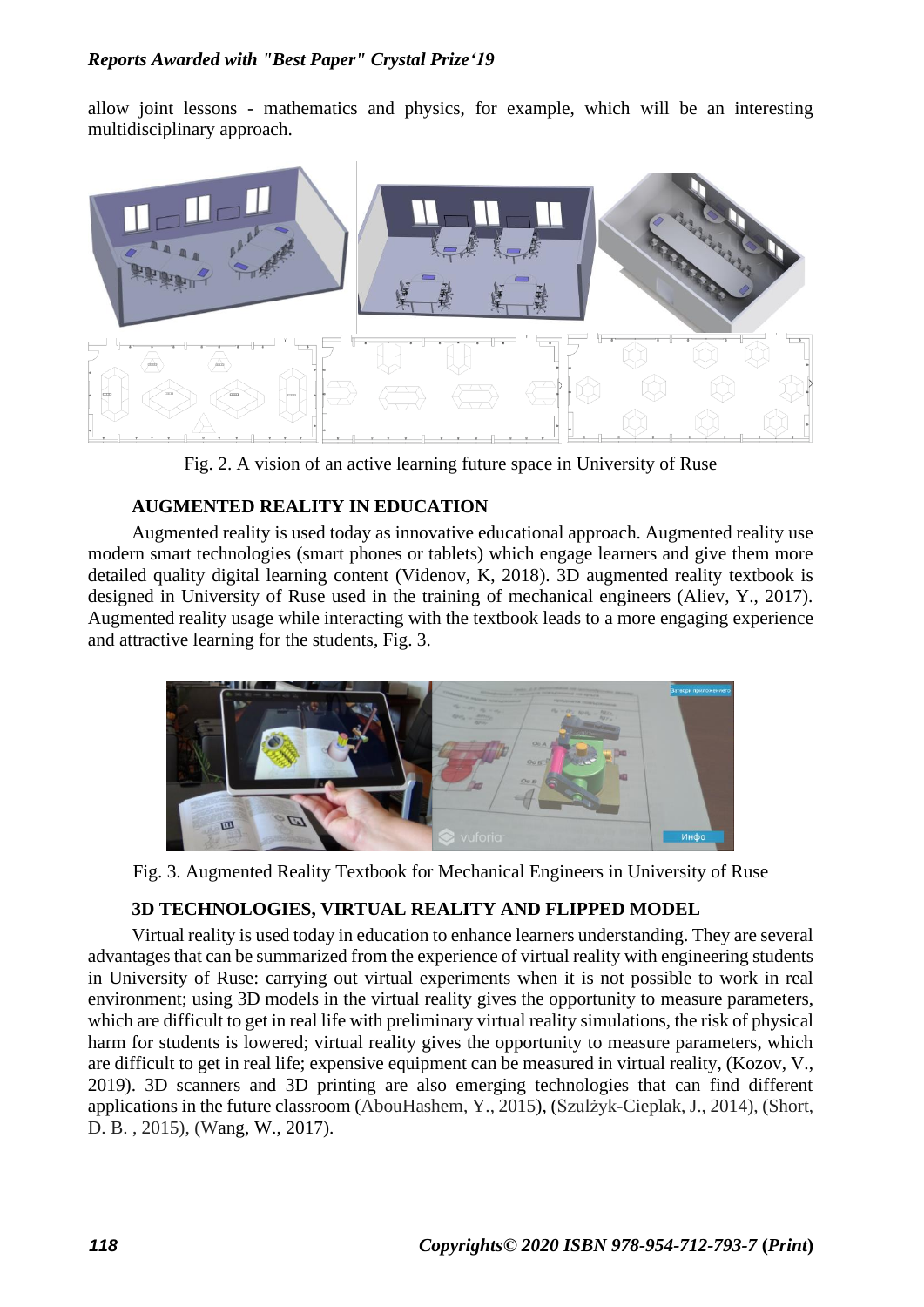

Fig. 4. Virtual reality application in Cutting Tools

### **PERSONALIZED LEARNING ENVIRONMENT**

Future education will focus on personal learning experiences to help learners with individual learning needs, some disabilities or needs for personal learning tempo and special knowledge. Modern technologies can improved accessibility - learners with disabilities can be empowered through reading apps, audio books, computer-based games, dictation software and digital devices. Fig. 5 presents learners profile of user-centered PhD web system in University of Ruse, (Zlatarov, P., 2018). The PhD system traces the individual learning path of learners. Personal learning profile is maintained. The profile stores real-time data about all learning activities: courses, credits, documents, deadlines and etc.



Fig. 5. Lerner's portfolio - user-centered PhD web system in University of Ruse

All classroom activities in the future classroom, such as: study materials, homework, projects and student outputs will be stored in a shared cloud platform and database to maintain individual student portfolios. The learning materials in the platform will be used by teachers for flexible learning styles with adapted supplementary teaching materials, for example for advanced students or students with special educational needs.

### **GAMIFICATION IN EDUCATION**

Games are an innovative educational approach, which will be also used in the classroom of the future. Gamification and game-based learning can be applied with older learners, even in the engineering field. Several examples for games in software engineering course in University of Ruse are given in the paper (Ivanova, G., 2019): role-playing games in software teams – managers, programmers, tester and etc.; millionaire game - software engineering edition; poker planning game; code combat programming game and etc.

### **INTERNET OF THINGS**

The classroom of the future will be a smart environment with a network of connected smart devices. Internet of things wireless nodes can be placed in the room to track learners and collect data about their activities: visit, homeworks, assignments and etc. The data about learner's activity and all the learner's results will be stored in a common database in order to be analyzed and shared from a teacher to the learners or their parents. Such IoT devices in the future classroom can be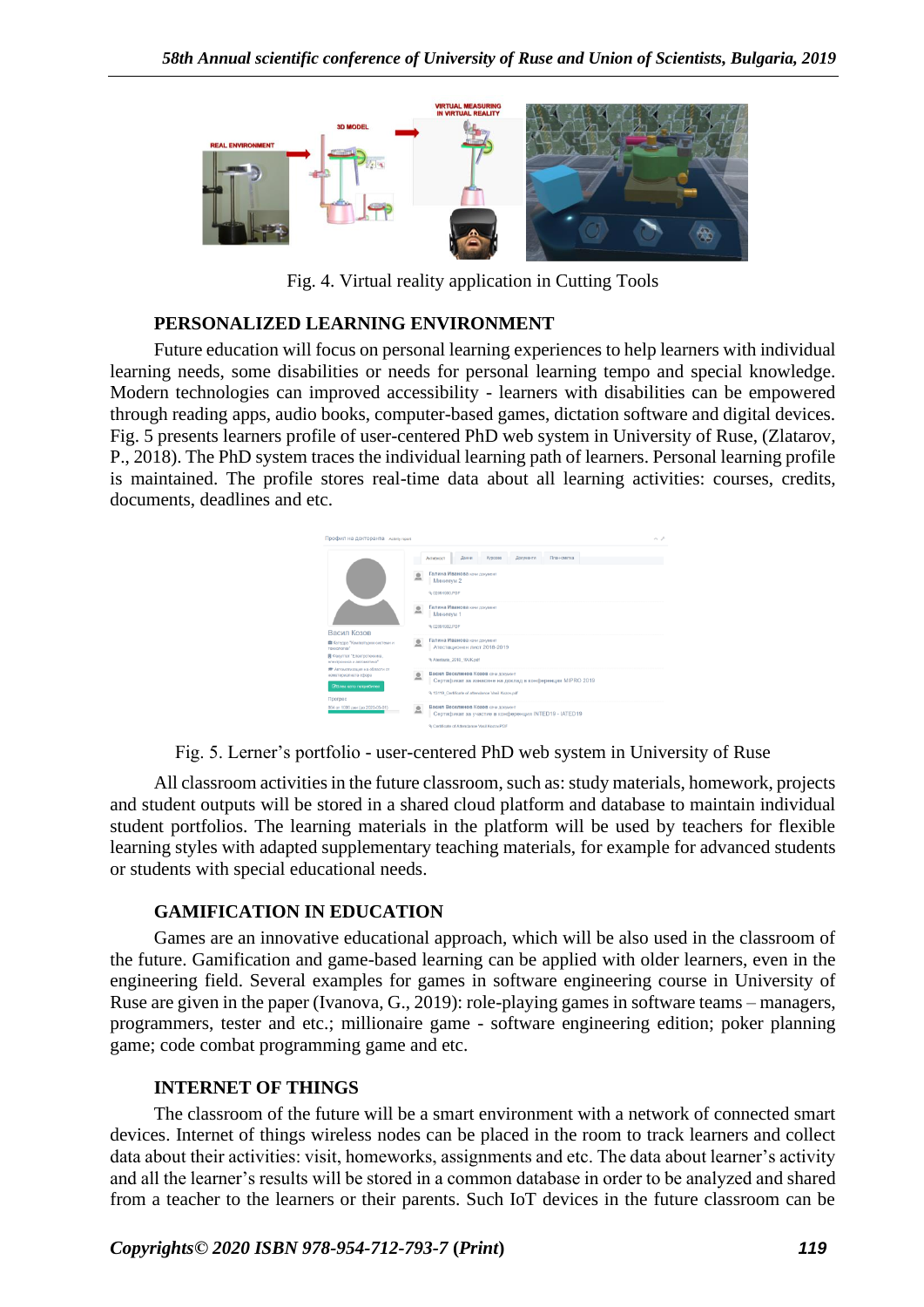used to control the access to the classroom (Chang, F, 2016). Attendance information will automatically be entered into the database for each student. This will no longer take the time to check and record absences from the actual class time, and control over attendance and accuracy of students and teachers will be greater.

Multi-location game scenarios can be also played in the classroom as an engaging learning activities. Learners may use personal mobile device to return feedbacks in real time in different learning activities.

### **CONCLUSIONS**

The time for change in the education system is long overdue and digital transformation of education is needed to meet the needs of the digital learners. The vision of the classroom of the future is learner-oriented and plan to solve some challenges related to individual learning needs, even for learners with some disabilities giving them a sense of belonging and recognition in the educational system.

Working group with specialists in different fields were engaged to create the vision for the future educational space in University of Ruse - pedagogues and engineering researchers work together to built a complex multidisciplinary future classroom vision. The main task of this working group was to draw some didactic parameters and requirements to the vision of the future classroom.

ICT-based innovative educational technologies are tested and adapted to educational models in the pilot future classroom, which will be used for demonstration and introduction to teachers. The educational models and research results will be able to be used to support educational institutions or learning centers working with learners with special educational needs.

The presented future classroom vision is distinguished from the traditional classroom by the addition and enhancement of modern technologies to enrich the active learning in the classroom. The following common characteristics can be summarized for the vision of the future classroom: interactions, collaboration and flexibility - important active learning characteristics for the vision of the classroom of the future.

Technologies will certainly be a major factor in the room of the future, but they will not be enough if teachers are not involved. The teachers in the future classroom will place the needs of each student at the center of that education and each lerner will be taught in an individual flexible educational way according to special educational needs.

### **REFERENCES**

Kozov, V., Ivanova, G., & Ivanov, A. (2019). Flipped Classroom Model and Immersive Learning in The Mechanical Engineering Education. 2019 18th International Conference on Information Technology Based Higher Education and Training (ITHET), IEEE, 1-5.

Aliev, Y., Kozov, V., Ivanova, G., & Ivanov, A. (2017). 3D augmented reality software solution for mechanical engineering education. Proceedings of the 18th International Conference on Computer Systems and Technologies, 318-325.

Ivanova, G., Kozov, V., & Zlatarov, P. (2019). Gamification in Software Engineering Education. 2019 42nd International Convention on Information and Communication Technology, Electronics and Microelectronics (MIPRO), IEEE, 1445-1450.

Videnov, K., Stoykova, V., & Kazlacheva, Z. (2018). Application of Augmented Reality in Higher Education. ARTTE Applied Researches in Technics, Technologies and Education, 6, 1-9.

Zlatarov, P., Ivanova, G., Ibryamova, E., & Baeva, D. (2018). A user-centered software system for admission optimization and education process management for Ph. D. students. In The International Scientific Conference eLearning and Software for Education, Carol I "National Defence University, 144-151.

AbouHashem, Y., Dayal, M., Savanah, S., & Štrkalj, G. (2015). The application of 3D printing in anatomy education. Medical education online, 20(1), 29847.